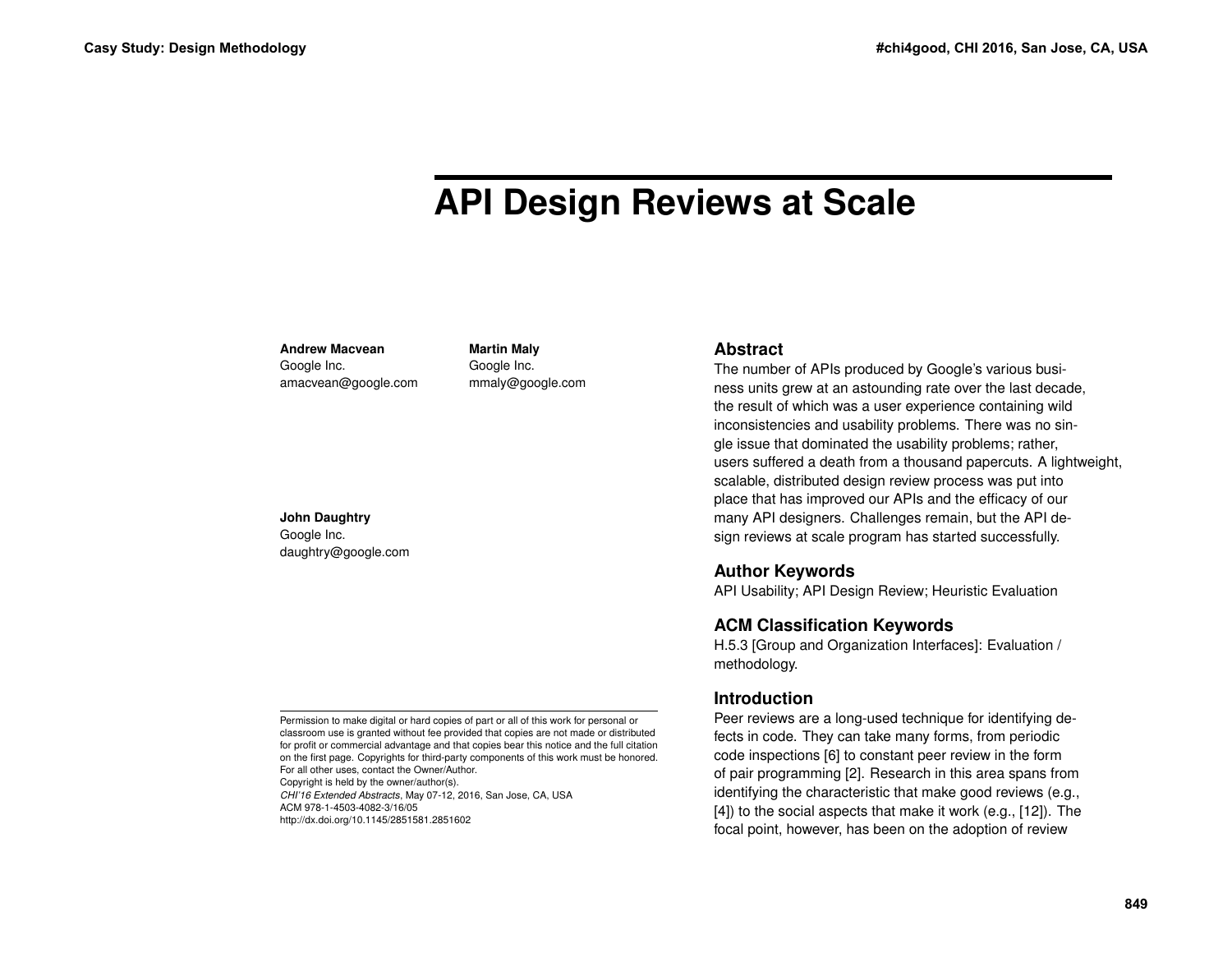practices and the efficacy of reviews towards reducing technical defects, as opposed to reducing usability defects.

This is a problem because developers are users too [\[3\]](#page-9-4). When code is written, it is exposed to other programmers by what is commonly referred to as an Application Programming Interface (API). More akin to a command-line interface than a graphical user interface, APIs are how blocks of code turn into systems, and (via web APIs) how systems turn into global software ecosystems.

Unlike a graphical user interface, the use of an API is executed time and time again by a computer. Thus, changes to the shape of the API are more difficult; if you have 50 million users and you do something as simple as fixing a spelling mistake on a button (e.g., subbmit to submit), it is unlikely to cause any problems. If, however, you made the same change in an API, every system that uses your API will fail unless they can be allowed to keep using the old API or developers go in and update their code.

There are a number of decisions API producers must make to construct an API [\[11\]](#page-9-5), each of which can have a significant impact on the API's usability. Prior research has looked at the usability implications of particular design decisions, for example, whether or not to use parameterless default constructors or explicitly required constructors [\[10\]](#page-9-6). There is also a growing field of research on how to test and evaluate the usability of an API, and the applicability of 'traditional' GUI based testing practice. Empirical research has looked at the use of heuristic evaluation (e.g., [\[8\]](#page-9-7)), labbased usability testing (e.g., [\[5\]](#page-9-8)) and generating methods / metrics for programmatically calculating usability (e.g., [\[9\]](#page-9-9))

Farooq et al. [\[7\]](#page-9-10) used peer reviews to explicitly uncover usability defects in APIs. As they explain, lab studies for APIs don't scale well, due to recruiting challenges and time constraints. To scale out their API usability efforts, they utilized usability-focused peer reviews. They found the peer reviews to be more efficient than API usability tests, while also effectively highlighting usability issues in the API design. Thus, providing a more scalable method for evaluating APIs. In their data, lab studies were 16 times more productive than peer reviews. However, the peer reviews were substantially faster and didn't face the same resource problems as lab studies (e.g., recruiting participants and having enough usability experts to conduct the studies).

The number of web APIs produced by Google's various business units grew at an astounding rate over the last decade, the result of which was a user experience containing wild inconsistencies and usability problems. There was no single issue that dominated; rather, users suffered a death from a thousand papercuts.

The web API user experience is affected by all layers between the developer's application and the server that processes their request and deficiencies anywhere in this chain of technical elements can impact the experience, inclusive of the API itself and the server that interprets and executes the API requests. A developer writing code has to work within the constraints and idioms of their programming language. They may or may not use a client library to make using the API easier. This library could be a generic client library (e.g., AngularJS's resource service) or a custom client library written for that API. Another common intermediary is an API proxy. In a browser, the browser itself is yet another intermediary. And of course, the network itself is always an intermediary. Deficiencies anywhere in the stack compel our users to compensate by writing more complex code.

When considering an ecosystem of APIs, such as Google's, the problems are exacerbated by inconsistencies between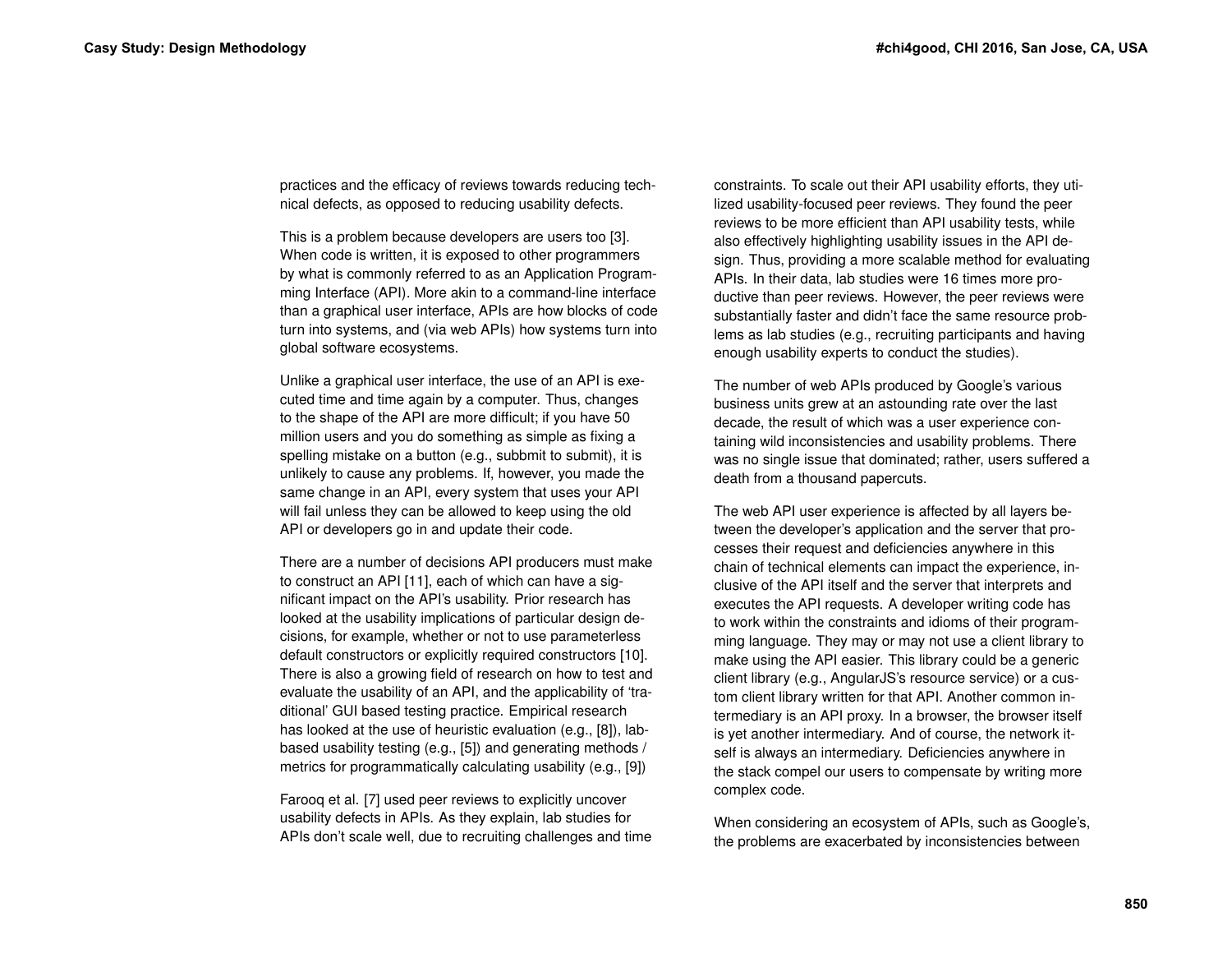APIs. For example, three APIs may expose the concept of a region, but do it in completely different ways (full URL vs. a short name vs. a region code). As a user, even if you have a quick way to map the representation between APIs, do the concepts really mean the same thing in the context of each API? Another example is when you create a new resource. One API may return the newly created resource, another may return a reference to said resource, while a third may return a promise to create the resource. When dealing with an ecosystem, one must consider API usability at a macro level, not just in individual APIs.

# **Apiness: API Design Reviews at Scale**

In 2012, we started the Apiness (API happiness) program in an attempt to address the quality and consistency of Google's APIs. The two initial goals of the Apiness program were to not only identify and fix the most egregious pain points in extant Google APIs, but also to improve the usability of forthcoming Google APIs. In this paper, we focus only on the latter goal; specifically, how it was tackled with an API design review process.

The Apiness review process differs from Farooq et al's aforementioned process. Both processes can be characterized in terms of three key steps (see Table [1\)](#page-2-0).

In our Apiness API design review program, the key stakeholders are:

1. *API Owner.* The stakeholder who is designing and building the API. Although it is usually a team of product managers / engineers, one main point of contact is assigned. All team members do however have full transparency into the process.

<span id="page-2-0"></span>

|                | Farooq et al.                                                                                                                                                                                                                                        | <b>Apiness</b>                                                                                                                                                                                                                                                                                                                                                                                                                    |
|----------------|------------------------------------------------------------------------------------------------------------------------------------------------------------------------------------------------------------------------------------------------------|-----------------------------------------------------------------------------------------------------------------------------------------------------------------------------------------------------------------------------------------------------------------------------------------------------------------------------------------------------------------------------------------------------------------------------------|
| <b>Kickoff</b> | API owner meets with<br>the usability engineer<br>to set objectives, define<br>reviewer criteria (e.g.,<br>prior experience with a<br>particular technology),<br>define scenarios, and<br>produce source code to<br>be reviewed.                     | API owner requests a<br>review of their API spec-<br>ification and is assigned<br>a design reviewer and a<br>shadow reviewer.                                                                                                                                                                                                                                                                                                     |
| <b>Review</b>  | The API owner, usability<br>engineer, and reviewers<br>meet in person and walk<br>through the scenarios<br>(code using the API), pro-<br>viding feedback with the<br>usability engineer moder-<br>ating to keep the review<br>focussed on usability. | The design reviewer and<br>shadow reviewer review<br>the API specification<br>asynchronously, provid-<br>ing feedback directly to<br>the API owner, and vice<br>versa, iteratively.<br>Issues encountered (for<br>example, insights with<br>broad applicability, or<br>particularly unique / chal-<br>lenging discussion) are<br>brought to a design re-<br>view team and decisions<br>can be captured in our<br>API style guide. |
| <b>Exit</b>    | The usability engineer<br>and API owner meet to<br>review notes and con-<br>solidate into actionable<br>usability defects.                                                                                                                           | The review goes back<br>and forth until the design<br>reviewer is satisfied, and<br>approves the API.<br>At this point, the design<br>reviewer has the option<br>to graduate the shadow<br>reviewer into a design<br>reviewer for future API<br>reviews.                                                                                                                                                                          |

**Table 1:** A comparison of the Farooq et al. [\[7\]](#page-9-10) and Apiness API design review processes.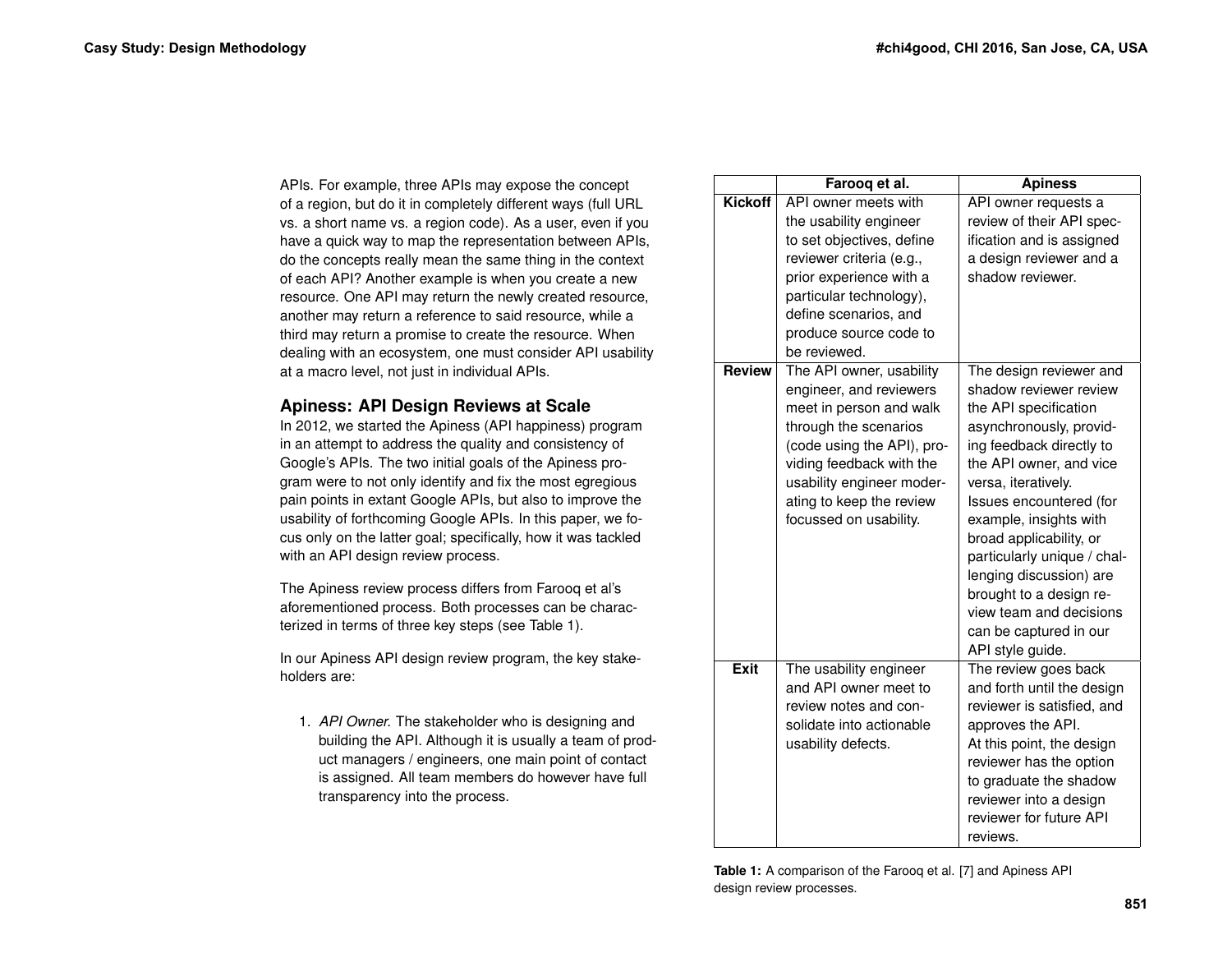- 2. *Design Reviewer.* An experienced API design reviewer who conducts the review and provides guidance.
- 3. *Design Review team.* The larger team of reviewers, who act as consultants on an as-need basis, providing their collective knowledge and experiences, particularly when the reviewer and the API owner disagree.
- 4. *Shadow Design Reviewer.* The shadow reviewer is a 'design reviewer in training' whose exact responsibilities are dependent on their progress through the training program. They contribute to the review, without being solely responsible.
- 5. *Moderator.* The moderator manages the review, ensuring that reviewers are assigned, timelines are adhered to, and the review from the feedback is clear and actionable. They mediate communication, address issues, and drive agenda of the design review team meetings.

The shadow reviewer ensures we continue to scale the program, by providing on the job training in the real world context of reviews. The moderator is an essential addition to ensuring the process scales. As with all large programs, a project manager with a holistic view and understanding is required to keep the process as smooth and efficient as possible.

In addition to extending the roles, our process itself has evolved from that of Farooq et al. The key difference is that the reviews are not conducted as a group-based walkthrough with multiple reviewers, nor are usability insights filed as bugs against the feature owner team. Instead, reviews occur in a more iterative and collaborative fashion.

API owners submit the design of their API, sample implementation, code snippets, and relevant supporting material as an online document. Reviewers then leave comments and suggestions directly in the document. This allows for an open dialogue between producer and reviewer, which is particularly critical in situations where specific API domain nuances could lead to misunderstandings or the need for clarifications. This quick and contained back-and-forth directly on the document allows feedback to be contained in a single source, with a trail of all conversation and decision making logic. This approach isn't without fault, as we reflect on in our analysis. Critically, the review remains iterative in nature. Once both API owners and design reviewers agree and sign-off on the API design, reviewers are then automatically assigned as reviewers on any future API changes (e.g. when an API moves from Beta to Generally Available, or if constraints elsewhere force a change to the originally agreed upon design), this provides additional opportunity to review the API, provide guidance on effective design, and ensure that earlier feedback has been considered prior to release, while also maintaining consistency. Critically, this highlights that the review is not done after one linear pass over the document, but rather continues to move and evolve throughout the lifecycle of the API.

In comparison to Farooq et al's. method, which proceeds more like a cognitive walkthrough of an example use of the API (what do you think the next step is? what do you think this code module does? etc), the Apiness review process contains more focus on heuristic evaluation of API design. Samples of end user source code is however essential, as it allows reviewers to see in practice how the API is used, the way in which calls are strung together, the level of abstractions chosen, etc. The Apiness review program uses heuristic evaluation, combined with knowledge of existing Google API designs, to evaluate amongst other things,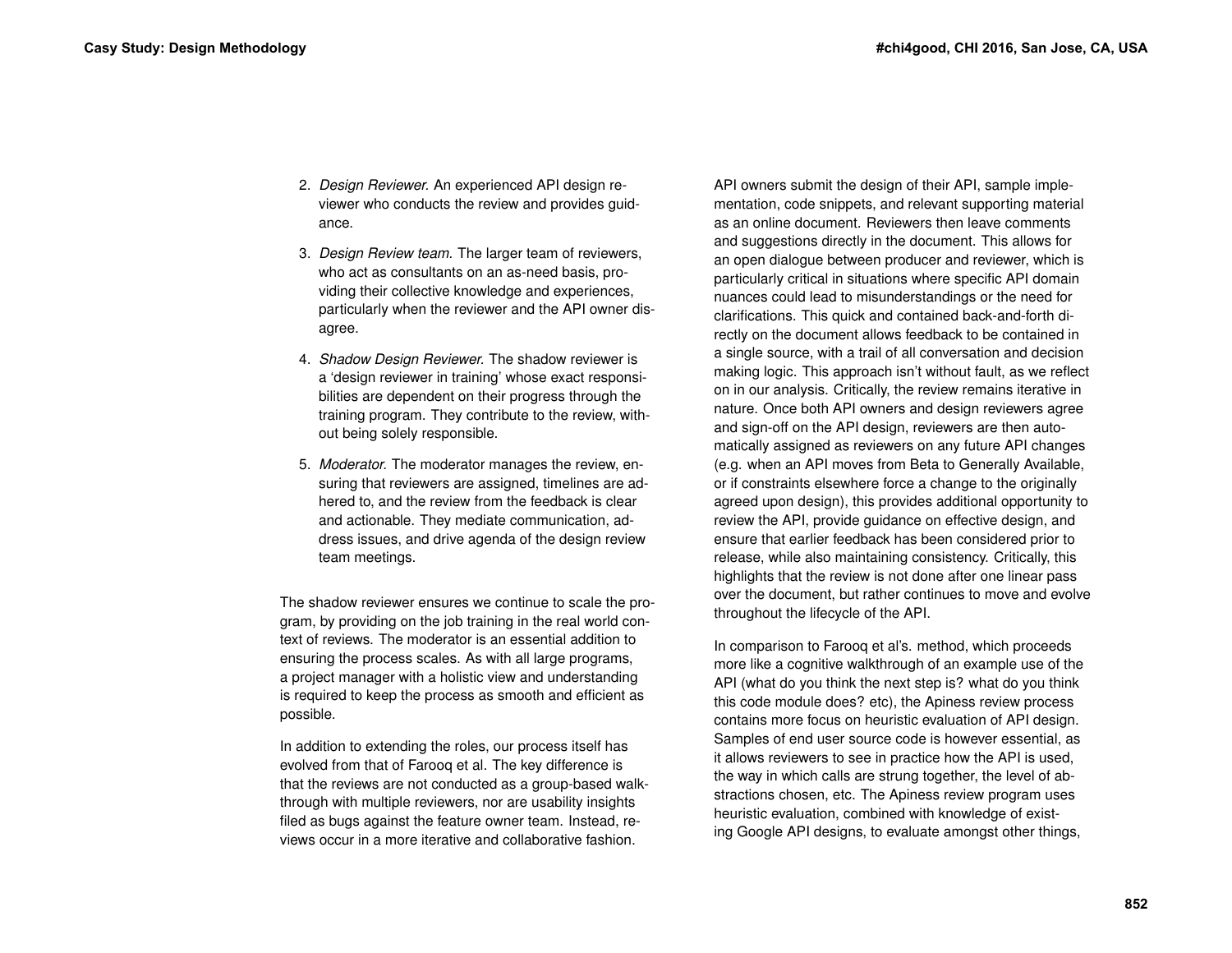naming conventions, level of abstraction, error messages, the resource model, the use of standard methods (GET, LIST, PUT, etc), and the use of common design patterns (e.g. pagination, long running operations, etc). Additionally, while also specifically evaluating the API in front of them, as previously mentioned, the Apiness reviewer is looking for consistency with existing Google APIs, and using preexisting knowledge of potential usability issues to drive their reviews. The Apiness team also goes beyond the surface of the API, looking also at the way in which an API will work with Google's programmatically generated client libraries.

The program has now been in place for around 2 years, with a total of 43 APIs receiving review this year. The program, which started with a team of 2 members, has grown to include 18 full reviewers, with 6 shadow reviewers currently in training. Although the program continues to develop and evolve, it has reached a point of maturity. As such, we decided to begin a formal evaluation to evaluate its impact on Google APIs, while reflecting on the execution of the program, and in particular, the challenges involved in implementing API design reviews at scale. In this paper, we discuss early insights gathered from our API producing stakeholders.

## **Analysis**

In order to begin evaluating our design review process, we have initiated a mixed-methods program of investigation which focuses on the experience of our API producing stakeholders, i.e. those individuals / teams that are having their API designs reviewed. This research serves two primary purposes:

1. Better understand how stakeholders perceive the efficacy of the API design process itself.

2. Better understand how stakeholders perceive the impact that the process has on the quality and usability of the API they are building.

## *Method*

In total, since beginning our research, 43 APIs have gone through the API design review process. All of those stakeholders received a survey at the launch of their APIs, which signals the formal end of the design review engagement. Of the 43 stakeholders who went through the review, a total of 39 survey responses have been gathered, for a response rate of approximately 91%.

Each survey, which contains a mixture of quantitative likertstyle satisfaction scales and qualitative open-ended questions, gathers data on:

- 1. Overall satisfaction with the design review [quantitative measure, 5-point likert].
- 2. Reasoning behind overall satisfaction level [qualitative].
- 3. Perception of impact on API quality [quantitative measure, 5-point likert].
- 4. The value (or lack thereof) of the design review process [qualitative].
- 5. Additional comments or suggestions on any aspect of the design review process [qualitative].

Additionally, informal semi-structured interviews have been conducted with a small subset of API producing stakeholders. These interviews cover the same broad themes, but aim to provide richer input into the experience. In total, data from 2 stakeholder interviews are considered in this paper.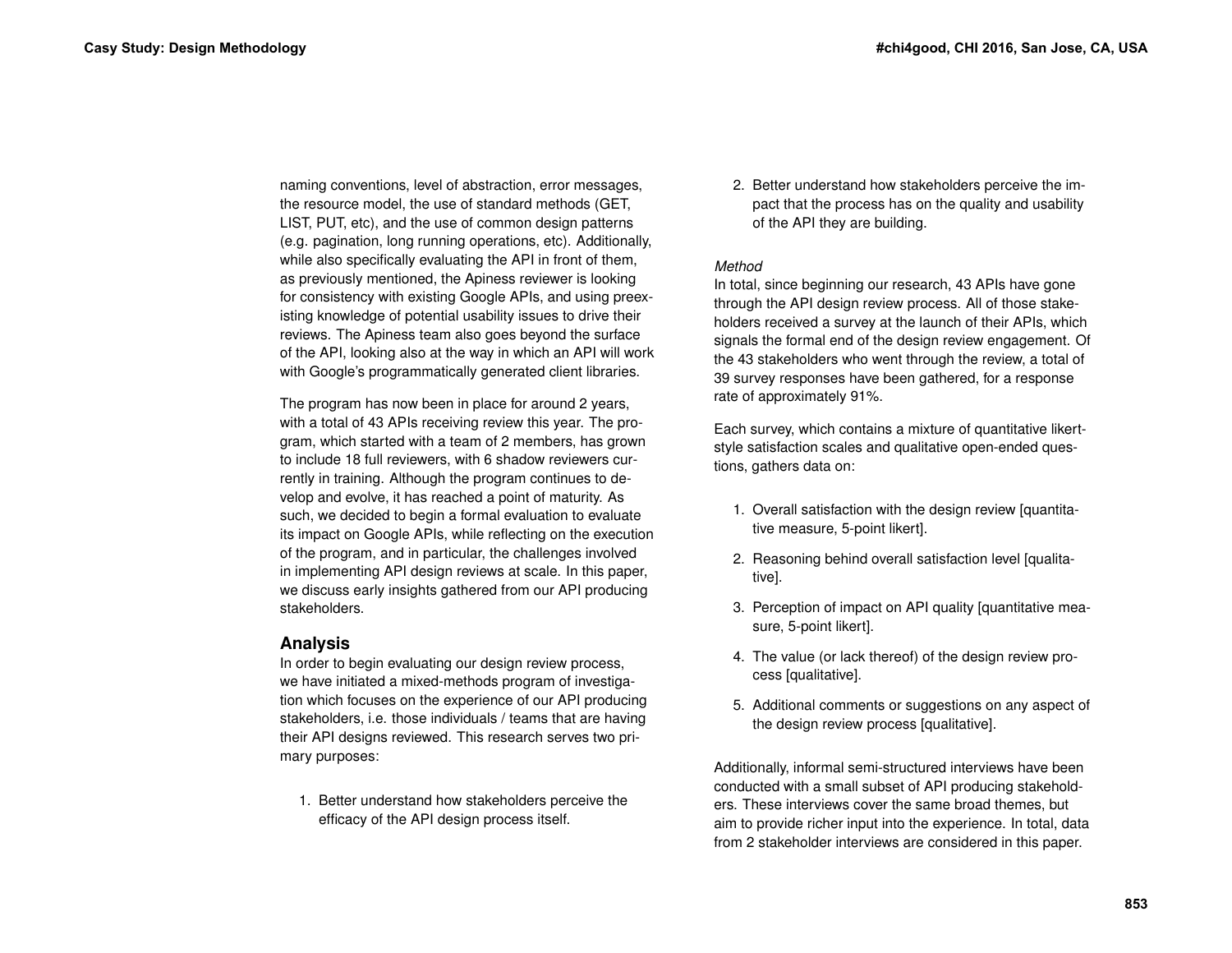These interviewees, who also completed the survey, were selected via a convenience sampling approach. Their survey data had not been viewed or analyzed prior to interview.

## *Results*

Overall, stakeholders who had their API reviewed were generally satisfied with the design review process. 29 respondents (approximately 75%) rated themselves as either completely or somewhat satisfied (the top 2 buckets of the likert-style scale). Only 3 respondents rated themselves as dissatisfied.

With respect to perceived impact on quality, 35 of the respondents (approximately 91%) felt that the overall quality of their API had improved post review, with about one third (14 respondents) stating that their API was much better (the top bucket on the likert-style scale). Only one stakeholder felt that their API post review was, overall, lower quality.

We thematically coded open-ended qualitative feedback to better understand what lead API design producers to score the design review process, and its implications on the quality of their API, as they did. First, we focus specifically on the positives, and in particular on three key themes that emerged from the data:

## *Improved API Surface*

Consistent with the quantitative data, and key to the overall goal of the program, many of the API producers reflected that their API design had improved.

*"[Reviewer] was great in finding issues with the API"*

*"The design review gave us a lot of actionable feedback"*

*Greater consistency across Google's API Ecosystem* Again, key to the overall goal of the program, API producers consistently reflected that their API was now more consistent with other Google APIs, to the greater benefit of Google's API ecosystem.

*"The [sign-off] from the reviewer gave me the comfort in knowing that our API would have the same consistent lookand-feel as the other Google APIs."*

*"The most useful part is that it produces uniformity across the whole set of Google APIs."*

## *Validation from Experts*

Even in cases where the API producer felt that their API design had not changed considerably, validation from an external API design expert was welcomed, giving the API owner confidence in their design.

*"The design review was a nice sanity check that our APIs are understandable to people who didn't write them."*

It is positive that API producers saw value in the design review program, and consistently identified the primary goals of the program in their positive reflections. These initial insights provide early validation that the design review process can be effectively utilized at scale, to help API producers build usable APIs, that maintain consistency despite a heavily federated build process.

## **Reflections on Scaling API Design Reviews**

Despite these positives, it is important to reflect on areas for improvement as we continue to grow and iterate on the program. Thematic coding of all open-ended responses identified a number of themes for reflection. One obvious direction for this analysis would be to focus on those API producers who indicated in the scale questions that they were dissatisfied with the process, or its impact on their API. However, due to the small number of respondents who fit into this category, it is difficult to tease out specifics.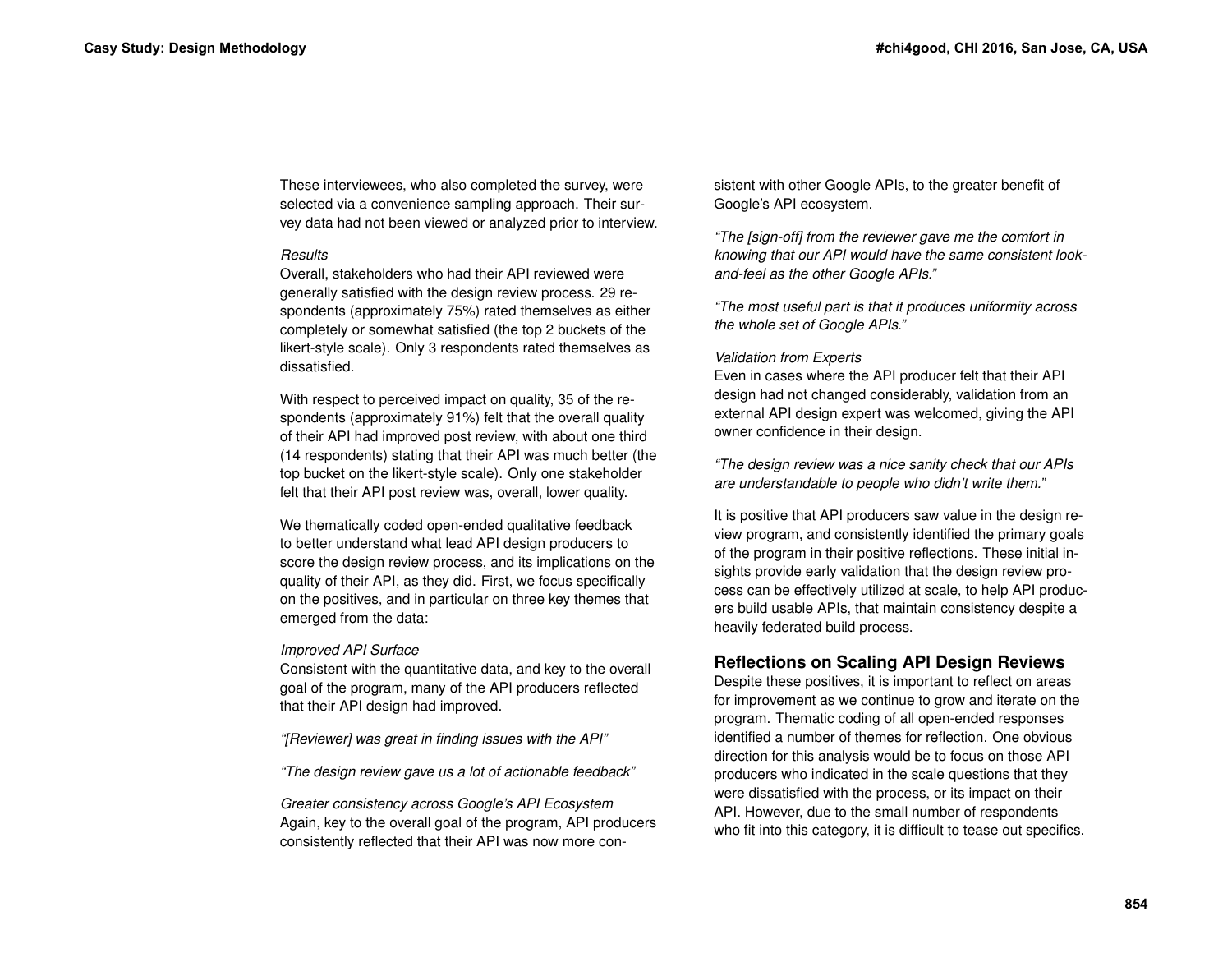Anecdotally, we notice that the feedback given by dissatisfied respondents fits consistently into the broad themes outlined below. In this paper we highlight four particular issues, selected due to their prevalent occurrence in our feedback.

#### *Keeping Feedback Consistent*

Key to any review process is consistency in advice and guidance. Inconsistent messages cause frustrating time delays and impact the trust one has in the quality of the review process. When scaling the API design review process to multiple APIs and reviewers simultaneously, it is important to ensure the advice and guidance given is coherent and consistent. This is particularly true given the dependencies that exist between APIs, and the fact that API producing stakeholders are likely to go through the process multiple times, particularly for products that expose multiple APIs to their customers. While satisfaction was broadly high, lack of consistency was regularly mentioned in our qualitative feedback as negatively impacting the experience.

*"there was a particularly frustrating cycle of reviews around naming conventions where I received contradicting messages"*

*"As an example, during the course of our API being developed the best practice on pagination tokens went from string to bytes and finally back to string"*

*"the feedback coming from various folks on the [design review] team often conflicted with each other"*

Currently, the design review team has bi-weekly meetings to discuss the design review process and API design best practice. Additionally, when in doubt, design reviewers can use the wisdom of the crowd, and take issues to the entire review team. Additionally, new reviewers go through a shadow review process before individually reviewing APIs.

Despite all this, the team faces the challenge of ensuring high quality review, while continuing to meet demand in a timely fashion.

To help scale, the design review team has undertaken two initiatives. The first is increased documentation, and thus transparency, into the design review process. When one reviewer identifies a usability issue, and provides guidance on improved design, this should be centrally documented so that other reviewers are clear on the advice their peers are giving, and API producing stakeholders, who may still be designing their API, can ensure they themselves do not fall for the same usability pitfalls. Documenting in this way keeps the API reviewers honest, and ensures API producers can get design advice before submitting their review. The second initiative is API design classes. By taking the wisdom of good API design and running regular classes, we can help API producing engineers avoid common design mistakes / challenges before they begin their API design. Synthesizing advice into materials for a class gives reviewers the time to reflect on best practice, while also providing API producers with one source of truth for advice prior to designing their API. Raising the bar of the APIs proposals prior to design review submission makes the review process itself simpler and more timely, the latter of which is another key challenge for scaling API design reviews.

#### *Time is Money*

Time very literally is money when it comes to launching a new product. As such, it is critical that an API design review process is not seen as a blocker. This is really comprised of two factors. First, the value of the API design review process must be established, such that API producers are clear that it is necessary, and not simply a zero-sum game. Rather, any delay to launch will be outweighed by the user/customer benefit derived from the improved qual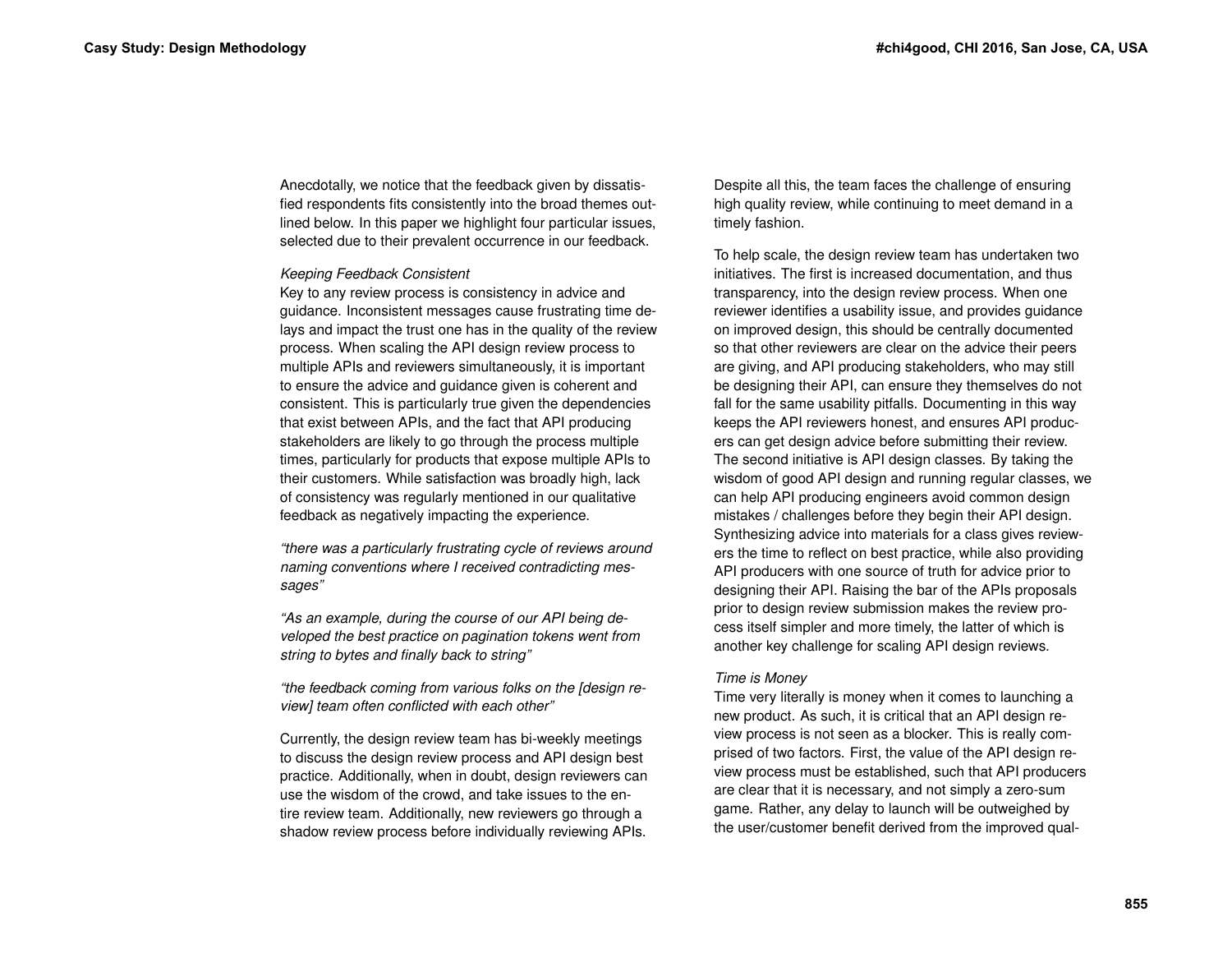ity of the API. With this in mind though, API design reviews should still be as timely and efficient as possible. The single most frequent theme in our data was the time required for the API design review.

*"The design review process took very long for us. The review was helpful, but just hope it was faster."*

*"It took a while to get the API review started, and this caused some delays on our end as people who had bandwidth to help with implementation became busy and unable to help."*

As previously discussed, the team is already working on initiatives to help raise API design quality and set expectations for the process, through clear documentation and API design classes. However, beyond this, given the scale of Google's API ecosystem, it is worth considering whether other measures can be implemented. For example, if a new version of an API is being released, where 90% of the surface remains unchanged, how should that review look? Is this an opportunity to revisit the API, and ensure current best practice is in place, or can a lightweight review be constructed? If an API is a single resource and method, should there be a different approach to that for a 100 method API? Likewise, if an API will likely never see more than 10 external users, how should the review look compared to an API which is targeting hundreds of thousands? If a context dependent review process is initiated, how can we ensure consistency (in both process and API design) while clearly setting expectations for API producing stakeholders? Future work will aim to measure the impact of the two initiatives currently in place, and assess the utility of the other approaches discussed in this section.

#### *API Expertise Vs. Domain Expertise*

All of Google's major product areas, from Cloud Platform to Maps, offer APIs, each of which serves its own audience and use cases. With over 100 public APIs already available, and an ever growing list in the pipeline, it is increasingly difficult for API design reviewers to be knowledgeable on all services. While the reviewer is recruited and trained on API design best practice, providing design advice inherently requires a baseline level of understanding of the service. We see in our data the emergence of a tension between expertise on API design and domain level expertise on the product area of the API.

*"The beginning of the process was very frustrating. We had a hard time getting the review team to understand what we were trying to accomplish in our API"*

*"It would be nice if there would be reviewers from major product area such as [X] as most of the time was spend in describing how [product X] works."*

As Beaton et al. discuss, applying traditional usability heuristics to API evaluation requires careful consideration [\[1\]](#page-9-11). It is important to question the extent to which it is possible to construct a fully centralized API design review process, where reviewers are tasked with reviewing and providing guidance on a drastically diverse array of APIs. Is it possible to provide a centralized set of design guidance that is abstract enough to be suitable to diverse APIs, while concrete enough to ensure consistent interpretation and application? Certainly, our early survey results indicate API stakeholders are, for the most part, satisfied with the process. However, qualitative responses indicate that this is an issue that we must keep an eye on.

*"The only downside that we experienced from this was the necessity to conform to specific REST styles. In some ways, this limited our API. Since our API doesn't fit the cookie cutter mold of a RESTful API we had to make some design concessions."*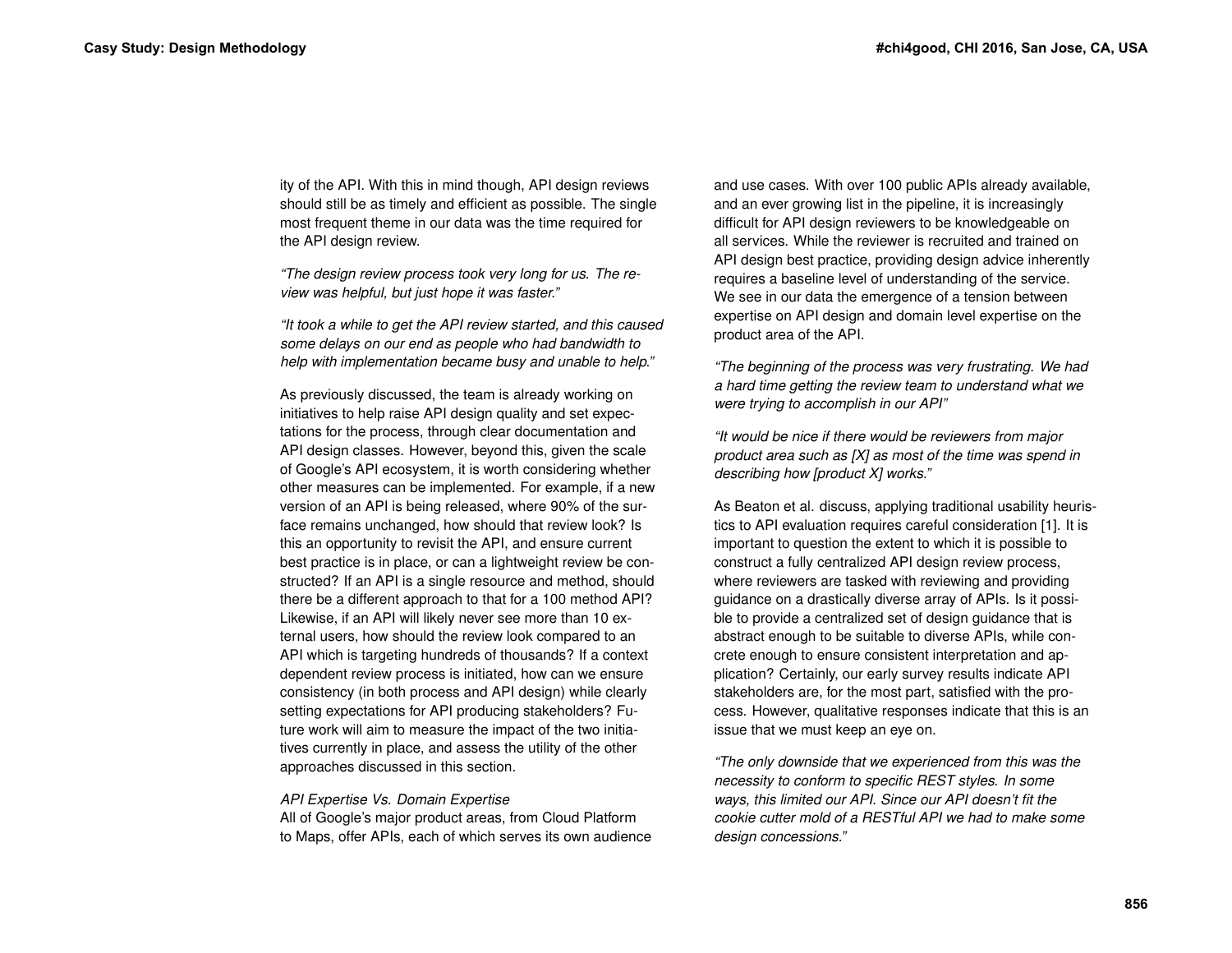*"...part was that the use-case for our API differed so strongly from what I think the process was intended for."*

## *Dependent Services*

One interesting challenge when scaling a design review program up to multiple simultaneous API reviews is that there is potential for dependencies between APIs currently under-review. As such, recommendation for change in one place can have a cascading effect on other services, services which themselves may be in-flux through the design review.

*"There were several changes, though, which wound up creating enormous amounts of work in the [x] client and service."*

This adds complication to the design review process, and requires careful coordination between API stakeholders and design reviewers. In an ideal world, the bottom level APIs would be reviewed and approved before any other services were built on top of them, however in practice, this isn't always feasible due to time or resource constraints. Given this, more emphasis is placed on getting things 'as right as possible' the first time. The aforementioned API design classes, and documentation of previous reviews and outcomes should help API producers ensure their API does not fall into any big traps before initiating the review process, or building dependent services on top of them.

## **Next Steps and Future Work**

In this paper we have provided early insights into our Apiness API design reviews at scale program. Early indication from our API producing stakeholders suggest the program has been successfully implemented, with consistent positive sentiment towards the goals of the program and the impact it has on Google's APIs. One open question remains though, are these APIs really more usable to the external

developers? Apiness also has the goal of better understanding what makes an API more usable. Work is currently underway to assess the usability of the APIs that have gone through the design review process, and benchmark performance against those APIs that were released pre API design review program. A mixture of API log file analysis, high-touch usability studies, and survey data are being employed, although the work is too early in nature to report on here.

Additionally, outlined in our results, we highlight four key areas for further reflection. It is important to also stress, our API program continues to grow, with ever more APIs being built for both internal and external consumption. As such, we face a number of key challenges, which are inherently related to the themes identified in this paper. In particular, how can we continue scaling the API design review program to not only review more APIs, but also reduce turnaround time, all while striving to maintain the quality of the review process? Further, with more APIs, comes greater diversity in product, service, use-case, and target audience. With a centralized review process, can we continue to ensure Google wide API consistency? And, does a one-size-fits-all review process make sense? If a usable API in one domain looks very different to that in another, would a more federated process, where reviewers are both domain specific experts and API design experts, lead to more usable APIs? Additionally, with a growing field of work assessing programatic evaluation of API usability, we continue to explore whether the wisdom of the API design team can be captured in our tooling. One exploration includes the use of linting as a first pass over an API design, in order to identify common / low-hanging API design issues before human assessment is required.

In our future work, we will continue to analyze our survey